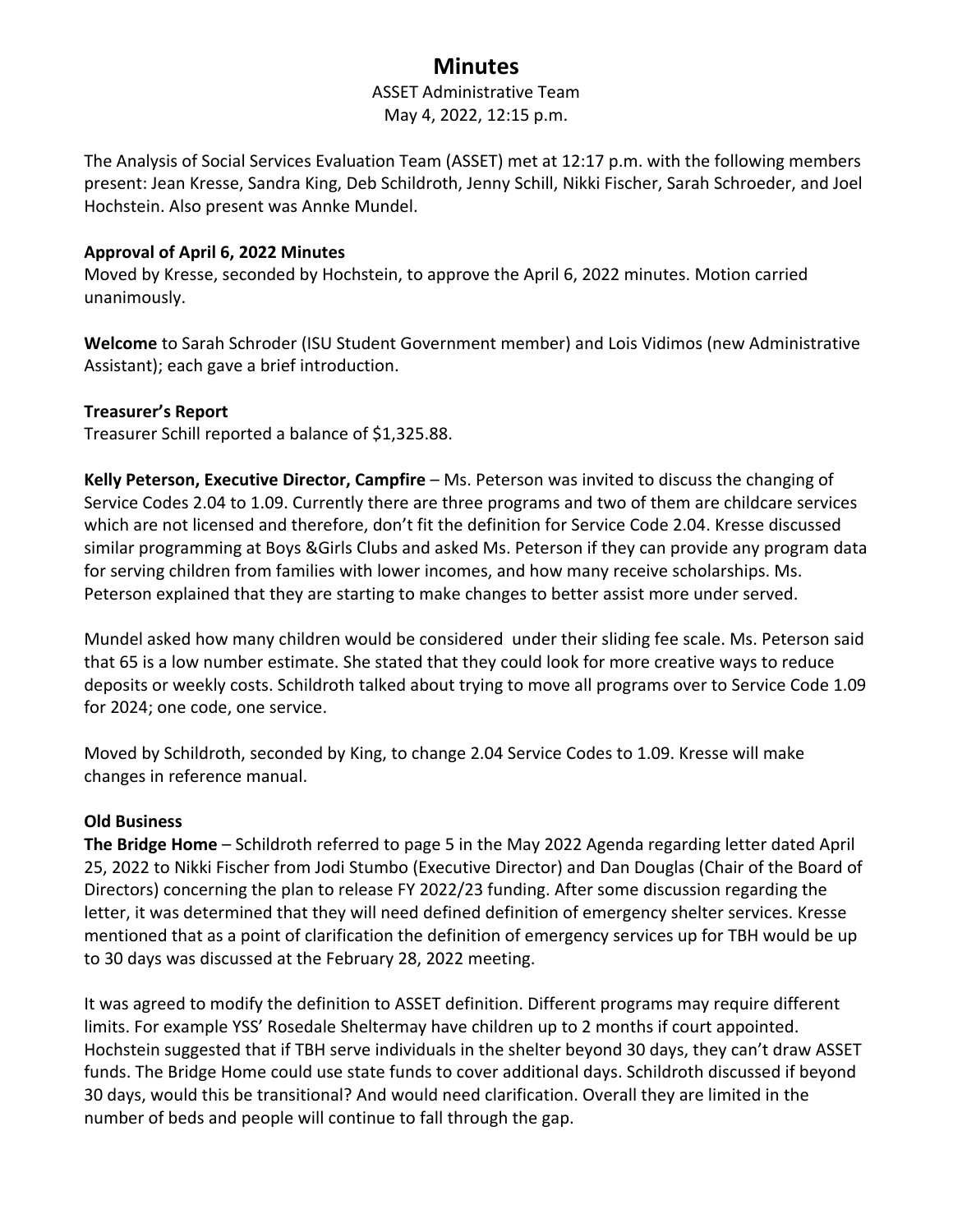Regarding the response to their April 25, 2022 letter, under ASSET response dated May 4, 2022, change The to Their. Schildroth and Fischer will make changes. In moving forward, ASSET staff will meet with THB on data collection, and perhaps John Dahlhoff will work with them.

Kresse stated that they are missing data to support funds, and United Way will attach a caviate to the agreement that additional performance measures need to be discussed with the deadline by December 31, 2022.

Moved by Kresse, seconded by Hochstein. Motion carried unanimously.

#### **New Business**

**Moved to New Business - Gerri Bugg, Prevention Director YSS** – Ms. Bugg came to discuss Service Codes. Kresse explained that Kids Club Service Code was moved to 2.04 since it was for school aged daycare. Teen Club is not childcare but had been included with Kids Club. Asked if it would work better to support this with out of school funding? Ms. Bugg said funding does go to youth development with an approximate cost of \$20 per unit. Kids Club is \$12.99 per day and is picked up by grant. Right now they are serving about 30 students in the Collins-Maxwell and will serveColo-Nesco school district during the next school year. If changed to Service Code 1.07, Ms. Bugg feels they would go through the County money quickly unless adjusted. Discussion that further development and funding measures were needed. Could Teen Club be coded 1.07 Youth Development in 2024? Schildroth moved to approve Teen Club be taken out of Kids Club and coded 1.07. Fischer motioned, seconded by Kresse. Motion carried unanimously.

### **Old Business**

**Moved back to Old Business to approval of the ASSET Policies and Procedures** - King asked for revision under page 16 Appendix A ASSET (Analysis 'of' – not 'for' – Social Service Evaluation Team). Schildroth discussed the 2 volunteer forms and revising them to look more alike and to take out the word 'volunteer.' Kresse suggested that both forms have lines for printed name, signature and date. Schildroth asked that under page 14 under Non-Participating Agencies to drop them after 2 years but to first have a discussion with those before they were dropped. Also suggested that under 'D' on page 16 to change full to completed, under 'E' change notification to written and needs to must. Kresse motioned to approve ASSET Policieis and Procedures with suggested changes, seconded by Schill. Motion carried unanimously.

**Update on ASSET Reference Manual Review** (Definitions Rapid Rehousing & Transitional Living and Changes in Service Codes) – Fischer revisions may be made after meeting with The Bridge Home and to be approved in August. No action needed.

# **New Business – ASSET Board Meeting – May 12, 2022**

Kresse, Schroeder, Thompson and Vidimos will be gone on May 12, 2022. Hochstein may not be at meeting as well. Kresse will send email as need quorum. Schildroth asked to switch old and new business around on May 12, 2022 Agenda. Kresse asked for both of The Bridge Home letters be included.

**Additional Items/Concerns** – Vanessa Baker-Latimer (Housing Coordinator at the City) has \$9 million HUD money available, expanding childcare and food distribution. Vanessa plans to set up meetings with childcare agencies, ASSET agencies and non-profits as money needs to be used by June 2023. Hochstein mentioned 3 year plan for Baker sub division where Ames Middle School once stood, have 1.3 million to use for home funds.